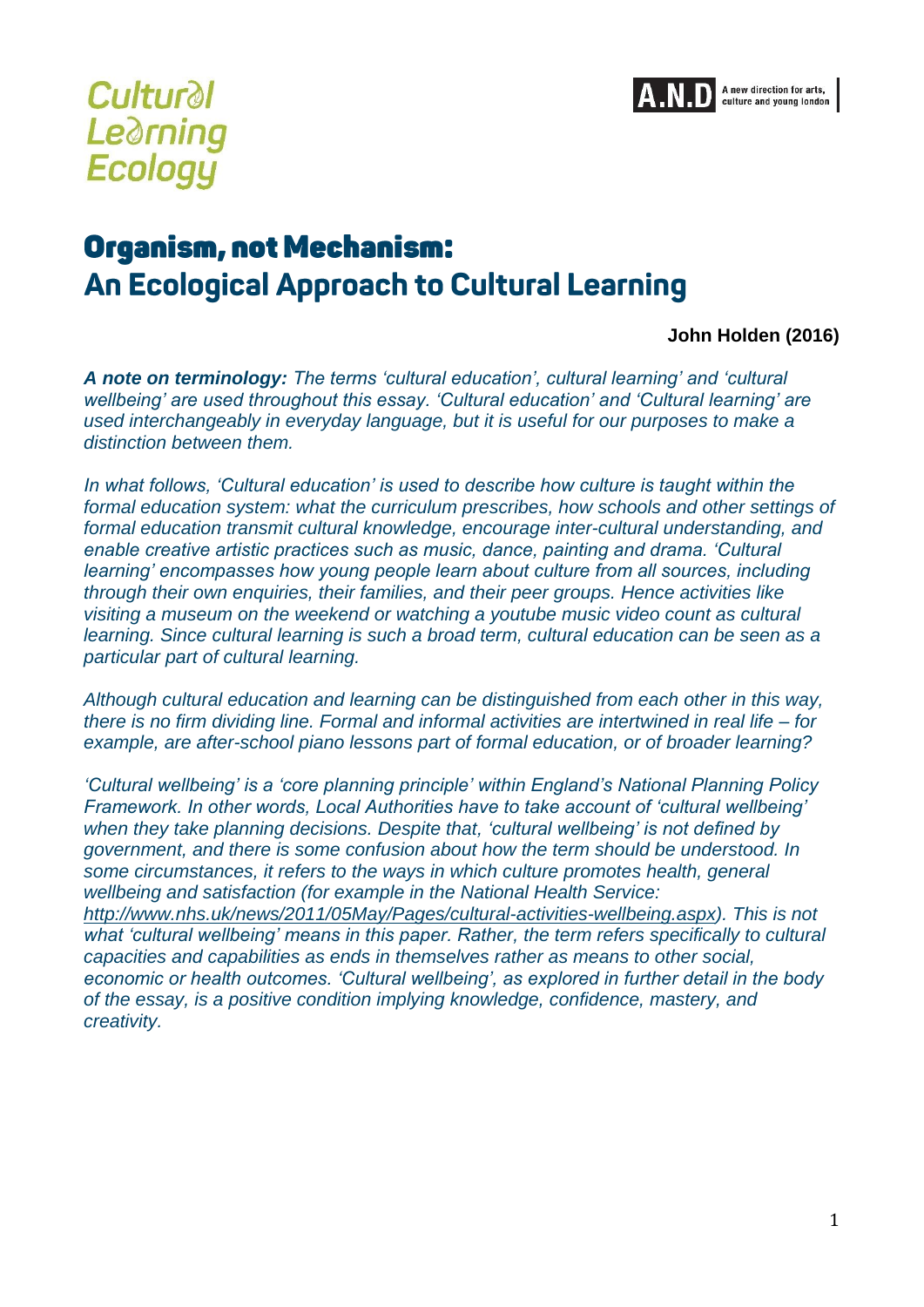#### **Organism, not Mechanism:** An Ecological Approach to Cultural Learning

----------------------------------------------------------

Established ways of thinking and talking about culture tend to take an overly mechanical approach to the problem of how best to stimulate cultural learning among young people. The language of both policy and practice uses words like 'delivery', 'provision' and 'cultural offer'. Policies concentrate on the supply side of the equation, looking at what publicly funded organizations and schools provide *to* young people, rather than considering the conditions in which young people actually enjoy culture, and what they themselves might bring to the process. The government's recent Culture White Paper takes exactly this approach, speaking of 'transforming the way that cultural education is delivered', and the need to 'provide quality cultural opportunities'<sup>1</sup>. But what if a different approach is used? Instead of concentrating on mapping provision and discussing curriculum content, why not shift the emphasis towards the lived experience of children and young people, and think about cultural learning from their standpoint. Rather than treating cultural education as a mechanism, we should think of cultural learning in terms of growing a cultural ecology.

An ecological approach to culture combines two strands of enquiry. One treats the *system* of culture as an integrated field, concentrating on the quantity and quality of relationships between the creators, producers and participants who are involved in cultural activities, and studying the networks that they inhabit. Here, the stress is on interconnection and looking at culture in the round. The other ecological method is to look at culture as a *process*, concentrating on how culture comes into being, flourishes, disappears and regenerates.

Combining these two ecological approaches generates fresh insights when we come to look at cultural learning and education, because they introduce a number of concepts that are directly relevant to the way that a child's cultural life develops, in turn prompting questions about the effectiveness of the current system. These include *emergence* (how is the child's cultural life formed and shaped; where does it begin?); *growth* (what does a child's cultural growth mean? How are growth and development nurtured?); *evolution* (is there such a thing as cultural evolution, how do young people contribute to it?); and *resilience* (how is individual cultural confidence promoted, and how does the system of cultural learning develop its own resilience?).

A new publication from the Arts and Humanities Research Council, *Understanding the Value of Culture*, draws attention to a 2013 study into arts participation, based in the different settings of school, home and community.<sup>2</sup> The educational psychologist Professor Andrew Martin sees 'the benefits of applying ecological systems theory to education' because that in turn addresses 'the bi-directional processes by which the individual and contexts affect each other …If we are to speak of valid inferences and reliable effects with respect to the wider benefits of arts learning, we need a better understanding of the processes involved, as well as the contextual elements that might contribute to positive outcomes.'<sup>3</sup>

<u>.</u>

<sup>1</sup> Department for Culture, Media & Sport, *The Culture White Paper*, March 2016, 22.

<sup>2</sup> Martin, A., et al. (2013). The role of arts participation in students' academic and non-academic outcomes: a longitudinal study of school, home and community factors. *Journal of Educational Psychology* 105 (3), 709-727. <sup>3</sup>Crossick, G., & Kaszynska, Patrycja. (2016). Understanding the value of arts & culture: The AHRC Cultural Value Project, Arts & Humanities Research Council, 117.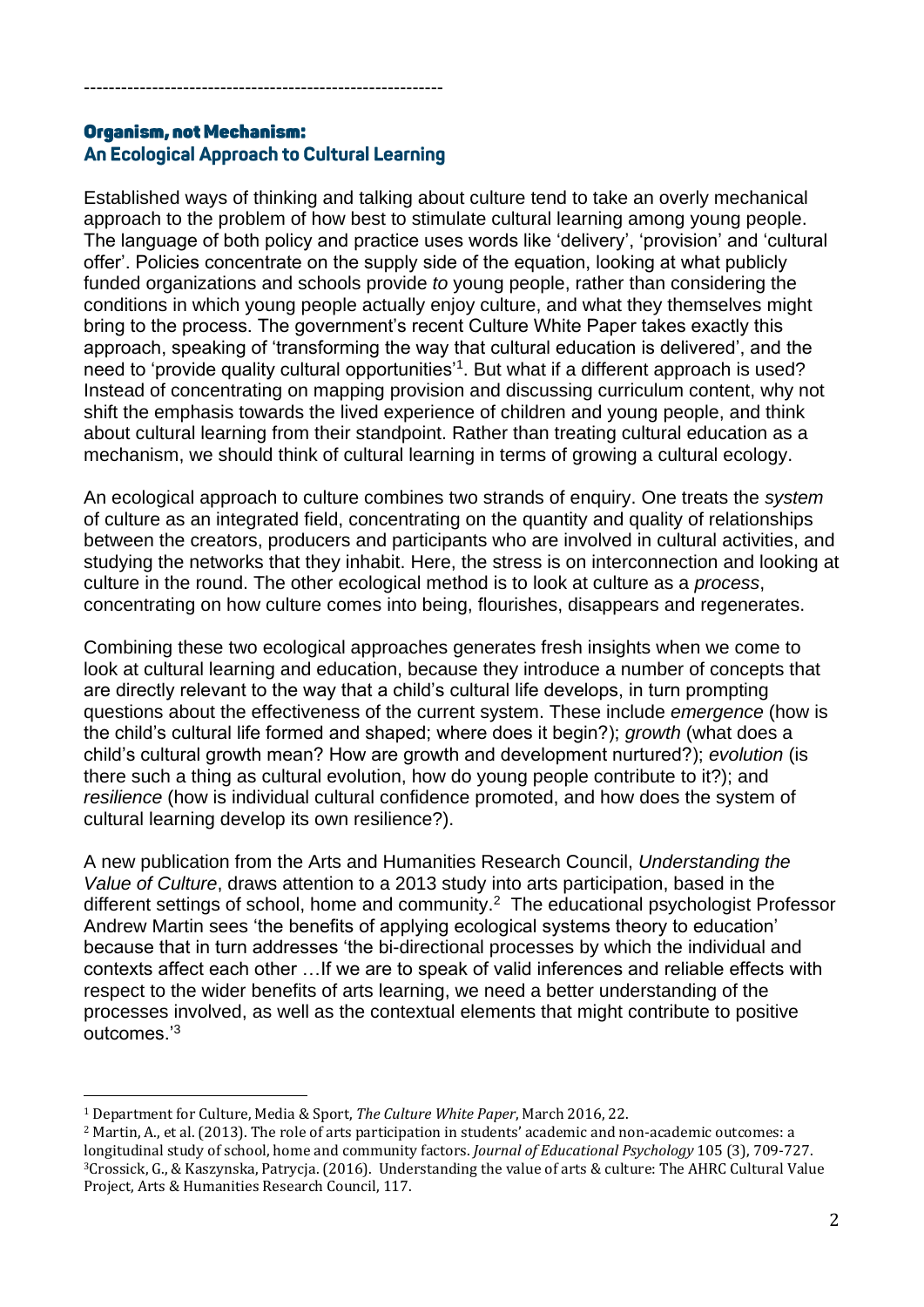A further advantage of an ecological approach is that it treats all forms of life within an ecosystem as equally important. An elephant is bigger than a flea, but in ecological terms, both are necessary to the functioning of their ecosystem. Within the cultural ecosystem, policy concentrates on the elephants – the big buildings and major companies – and neglects other parts. But an analysis of the cultural ecology can start anywhere, and looking at the system from the point of view of a particular child in a particular place will produce a different set of understandings to those that are gained from concentrating on organizations, agencies, schools and local government. A related question of equality is highlighted in the Arts and Humanities Research Council report mentioned above, where the authors question 'the hierarchy of subjects that means we're interested in whether studying music improves ability in maths, but not whether studying maths improves ability in music.'<sup>4</sup>

What, then, does the ecology of culture look like from a young person's perspective? One way of approaching this question is to look at how children interact with the three main parts of the cultural system – the publicly funded, the commercial and the homemade.

When it comes to publicly funded culture, young people have wildly varying experiences, something that is recognized in the recent White Paper, which says that: 'the network of provision remains patchy, with geographical and social barriers stacking the odds against those from the most disadvantaged backgrounds.'<sup>5</sup>

Three obvious and evidenced factors affect whether a child is able to engage with publicly funded culture: first, whether this form of culture is actually within their reach. Here city centres in general, and London in particular, score highly, because that is where most funded culture takes place. Second, a child's willingness to engage with funded culture is linked to their social networks – if their family and/or their peer group go to the theatre or to concert halls, then they will tend to as well. Third, high educational attainment correlates with the enjoyment of funded culture. It follows from all of this that the role of schools in partnering with funded organisations, and creating the conditions where children see funded culture as a normal and regular part of their lives is crucial. It also implies that cultural organisations need to engage with children through their families and peer networks as well as through formal education and extracurricular activities.

Most children and young people spend a large amount of their time, and often their money, on enjoying commercial culture. For the vast majority of teenagers, music and fashion choices are important markers of their identity; they show who they are, and the social groups they identify with. There is a marked contrast between an all but universal thirst for commercial music, film, games and so on, and the relatively low numbers of young people who undertake formal study in these areas.<sup>6</sup> Cultural policy does not take much account of young people's cultural development through commercial culture, but there are questions to be asked about access to, availability of, and pricing of, those examples of commercial culture that form part of young people's commonly shared experience. In addition, debates about cultural quality should not be confined to the publicly funded sector – there are obvious gradations of quality within commercial culture that young people should be encouraged to discuss.

<u>.</u>

<sup>4</sup> Crossick, G., & Kaszynska, Patrycja. (2016). Understanding the value of arts & culture: The AHRC Cultural Value Project, Arts & Humanities Research Council, 8

<sup>5</sup> Department for Culture, Media & Sport, The Culture White Paper, March 2016, 22.

<sup>6</sup>https://www.gov.uk/government/uploads/system/uploads/attachment\_data/file/426646/A\_level\_subject\_take -up.pdf.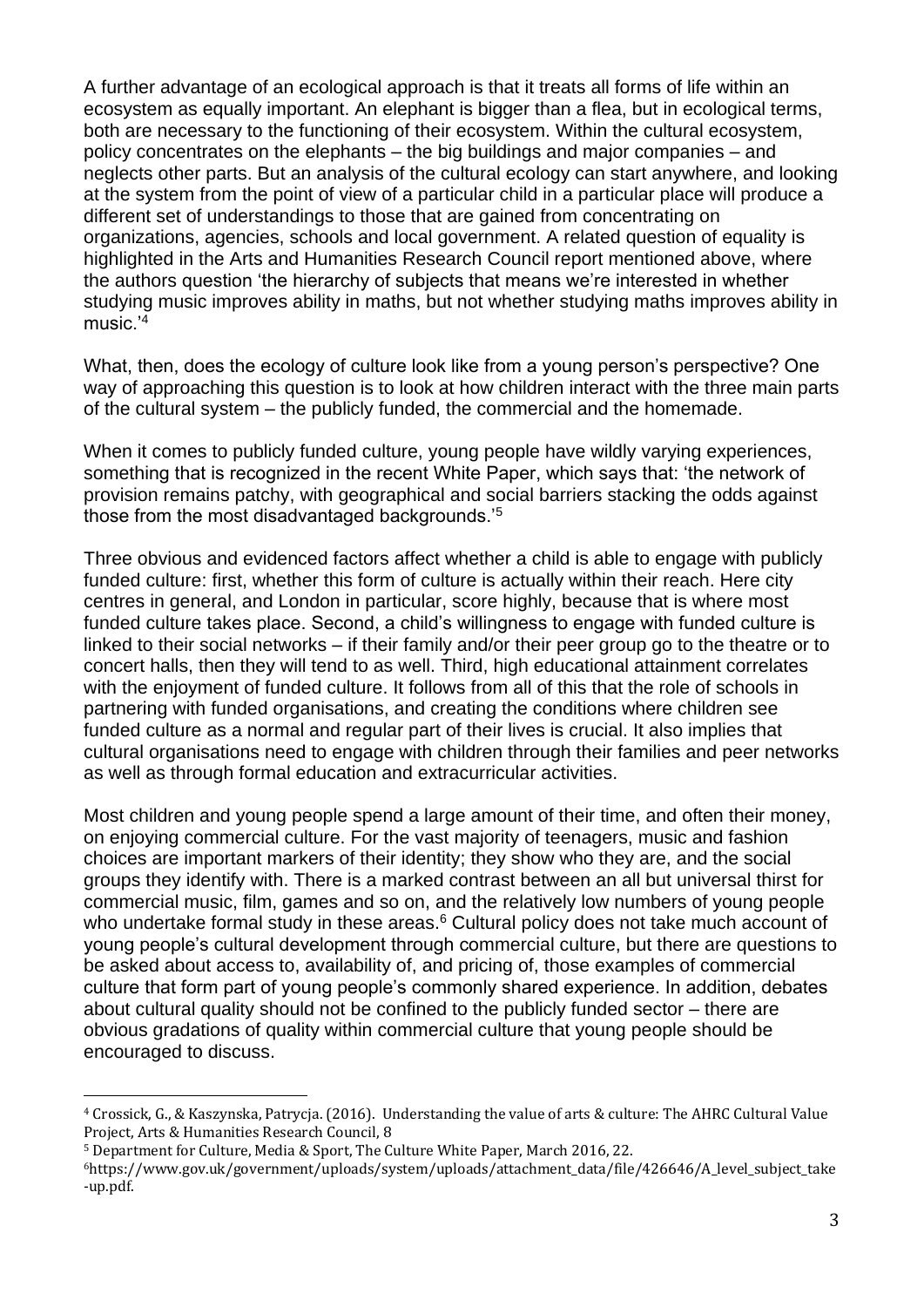The third area of culture that young people engage with is the informal and self-generated activities that happen in the homemade sector. This ranges from getting involved in traditional cultural activities such as singing in choirs, performing in amateur groups and learning the cultural practices of particular demographic groups, through to recording songs and making videos to upload onto social media platforms. It is this area of cultural life where the practices and prospects for young people have been transformed over a very short space of time. Not only is so much cultural content available to them either free or very cheaply, but young people are able to make work to professional standards, share it, collaborate with other people, and even make money in ways that did not exist even a decade ago. Cultural learning should address the needs of young people not only to play instruments and paint pictures, but to get their work in front of an audience.

Another way of looking at the place of a child in the cultural ecology is to look at his or her position within a network of cultural opportunities, experiences and organizations. Such an approach would examine the connectedness of different individuals or groups and expose the gaps that need to be addressed and the connections that need to be made. This relatively easy exercise could be carried out by schools, to see the degree to which children are aware of what exists in their neighbourhood, and also to find out where they connect to cultural experiences through family encouragement, broadcasting or the internet. Network mapping from the point of view of the child will reveal a different set of networks to that arising from mapping 'provision'. The child's connectedness to culture is a fundamental factor that is barely researched and needs urgent attention. Every school should understand the cultural networks that its pupils inhabit.

Looking at the cultural ecology in terms of processes rather than systems and networks prompts further questions. Creative acts do not appear from the ether, but are born out of reactions to experience, whether those are acts of imitation, homage or revolt. In order for creativity to take place, a young person needs the stimulus of experiencing the culture of the past and the present, the confidence to make new work of their own, and the relevant skills to create whatever it is they want to create. Cultural learning needs to focus on past and present culture, not only as a means to the appreciation and enjoyment of culture, but as the springboard for the creation of new culture by young people themselves.

Putting the child at the centre of the cultural ecology begs the question of what cultural learning is trying to achieve. Almost all politicians, of whatever party, would agree with the Education Secretary Nicky Morgan when she says: 'I want every single young person to have the opportunity to discover how the arts can enrich their lives. Access to cultural education is a matter of social justice.' But are 'opportunities to discover' and 'access to education' enough?

If we ask what the ends of a cultural education should be, it will help answer the question of what kind of cultural ecosystem will serve young people well.

One of the aims of cultural learning is to promote the cultural wellbeing of young people, in other words equipping them with a high level of cultural knowledge, confidence and creative ability. Cultural wellbeing for young people must include extending their knowledge; honing their critical skills; promoting social, participatory and communal opportunities, and helping them to become creative individuals. This in turn suggests a three-fold approach:

The basic underpinning of cultural wellbeing rests on knowledge about the culture of the past and the present. The government's recent Culture White Paper says that 'Knowledge of great works of art, great music, great literature and great plays, and of their creators, is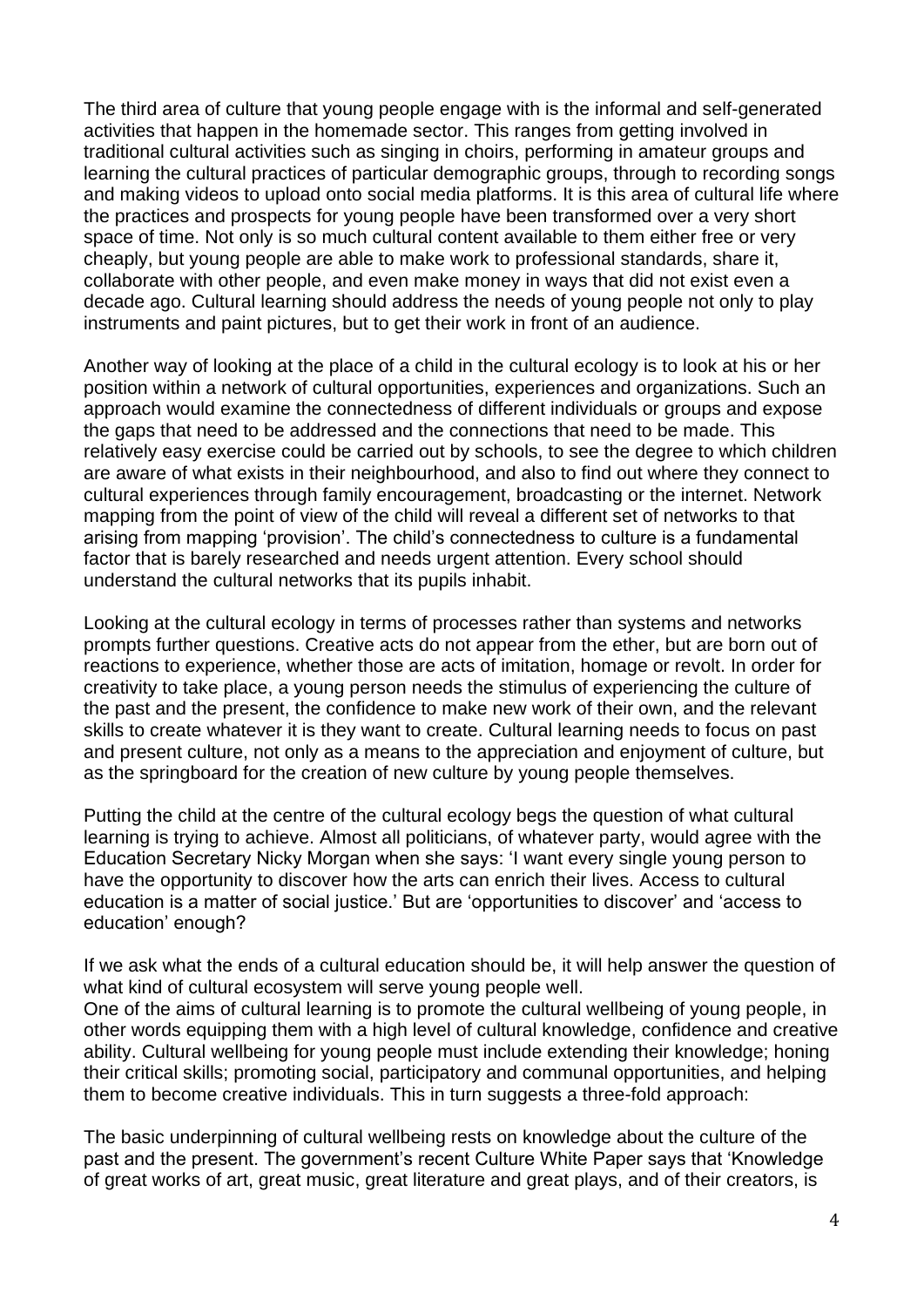an important part of every child's education.'(p21). The question of who decides what the 'great works' are – and what is excluded – is of course highly political, but without some foundation to build on or to demolish young people would be culturally adrift. But a young person would be equally impoverished if their cultural education consisted solely of being told to perform, or act, or learn about a pre-selected list of 'great works'. Objective criteria – being told what culture to admire and how to reproduce it – are not enough.

The second level of cultural education and learning helps young people to develop subjective understanding, enabling them to make critical choices for themselves. They should be able to decide questions of cultural quality, and have the capacity and confidence to determine what culture they enjoy, so that they develop their abilities to critique the canon, explain their preferences, and argue in favour of them. But again, this is not sufficient.

The third level of cultural learning introduces the concept of the young person as creator. The ultimate goal of cultural learning is to promote a society that confidently makes its own culture. The culture of the future will be created by default, but if cultural education stops at the first level (where people are told to admire the great works of the past), culture will stagnate. If it stops at the second level (developing critical faculties) culture will develop a 'them and us' relationship between artists and audiences, between cultural professionals and the public. It is only by taking cultural learning to the third level, where every child develops their creative potential to the fullest extent possible that we can produce a culture where everyone is involved in making and defining a democratic culture.

In practice then, all three types of cultural learning are necessary for young people's cultural wellbeing, and if the cultural system in London and elsewhere is to serve young people effectively, it needs to address all three levels. This means that connections must be made across the system, so that people involved in one activity know about the young person's other activities. At the moment a young person can experience a set of uncoordinated and sometimes random cultural activities, rather than a rounded and considered learning experience that encompasses and inter-relates all types of cultural wellbeing.

The operation of the cultural ecology depends on the existence of three different roles: Guardians, who look after the culture of the past; Platforms, that provide the places and spaces for the culture of the present; and Connectors, who make things happen and bring together other parts of the system.

In each case, these roles can be carried out by funded, commercial or unpaid amateur people or organisations. For instance Disney, the V&A, and volunteer heritage groups act as Guardians; the publicly funded Southbank Centre, the performance space at St John's Smith Square, and the commercial website Vevo are all Platforms; and Connectors range from Local Authority arts officers to commercial film producers to the organisers of amateur choirs. Some organisations carry out multiple roles, but most only one.

Looked at from the child's perspective, they have contact with Guardians, Platforms and Connectors across all sorts of organisations in the funded, commercial and homemade spheres of culture. But little is known about the connections that those organisations have between themselves, or the extent to which better co-ordination between them could benefit the child.

Here again, understanding a young person's cultural networks would be a helpful starting point towards knowing where the cultural system needs to strengthen its own connectivity.